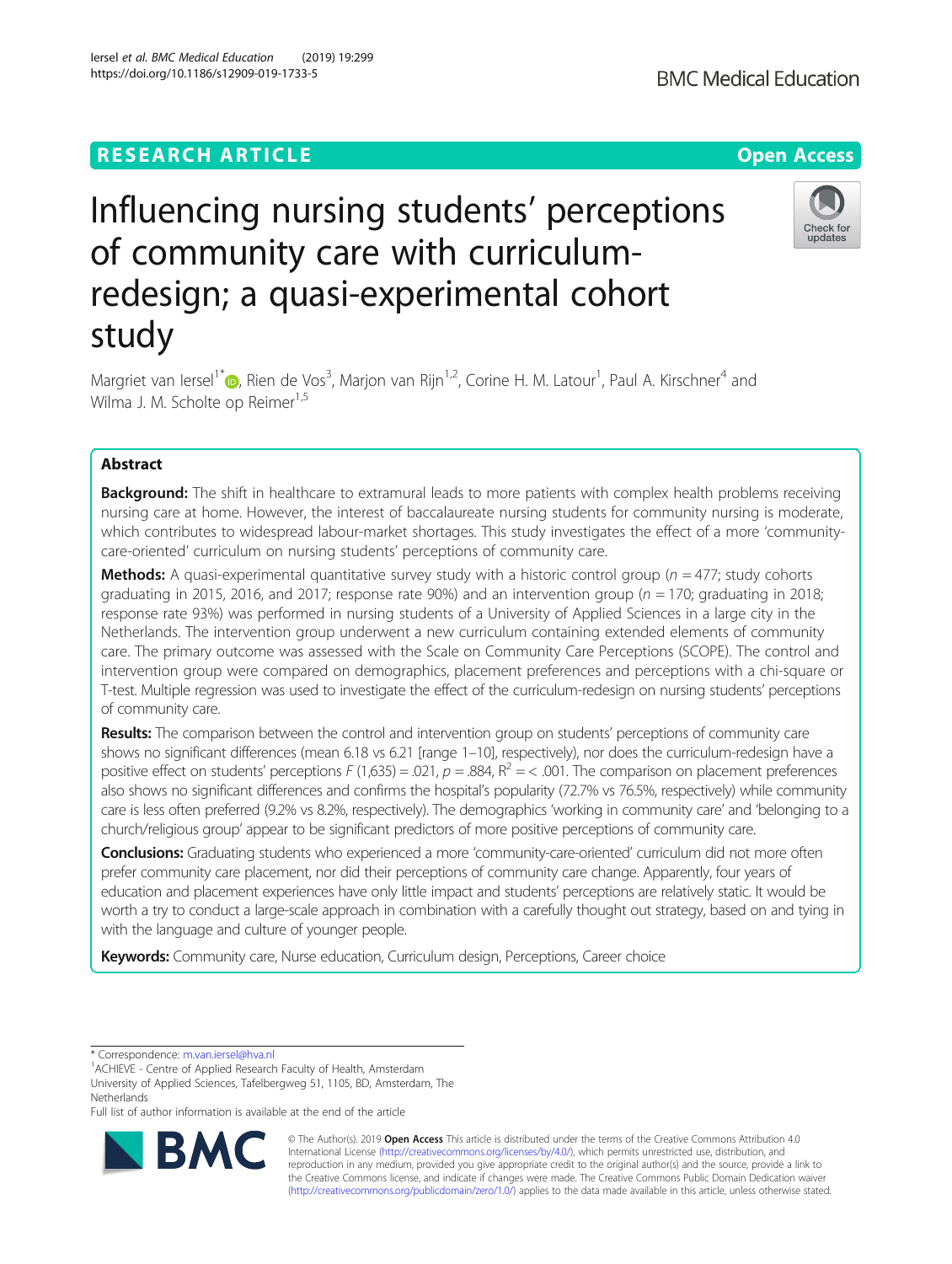# Background

The shift from intramural to extramural healthcare in many Western countries is resulting in increasing numbers of patients receiving care in their own home environment [[1](#page-9-0)]. These patients are, on average, growing increasingly older with more complex healthcare problems and chronic diseases [[2](#page-9-0)]. This patient group is fast becoming an important population for healthcare professionals, resulting in an increase of care provided outside of a facility [[3](#page-9-0)]. However, this development leads to the problem of labour market shortages, in part because many graduating students do not see the area of extramural or primary care as their preferred career choice [\[4](#page-9-0)–[6](#page-9-0)]. The hospital with its acute and/ or technically oriented care is most popular for students in both medicine  $[7-9]$  $[7-9]$  $[7-9]$  $[7-9]$  and nursing  $[10-13]$  $[10-13]$  $[10-13]$  $[10-13]$ . In both disciplines, a persistent long-term lack of interest in working with the elderly exists  $[14–16]$  $[14–16]$  $[14–16]$  $[14–16]$ . Working in primary care and/or community care also seems undervalued: students underestimate the qualifications and high academic standards required to ensure appropriate caregiving in this area [\[9](#page-9-0), [16](#page-9-0)–[18](#page-9-0)].

To meet the needs of society for highly educated healthcare professionals who aim to work in primary and/or extramural care, educators should challenge this imbalance and try to influence students' career choices. Curriculum elements such as the content of lectures, courses, performing medical procedures, and contact with specific patient groups have an effect on the degree of interest and thus in-fluence medical students' career decisions [\[19](#page-9-0)]. This effect is also influenced by who the lecturer is [\[20](#page-9-0)]. A literature study by Pfarrwaller et al. [\[4](#page-9-0)] reveals that isolated modules and clerkships in the medical curriculum are not effective in stimulating career choice in primary care, leading to the recommendation to develop a longitudinal, multifaceted, primary care programme. In the nursing context, peers, senior students, and clinical experience appear to remain influential during study, while the influence of media and course content deteriorates further in the programme [\[13](#page-9-0)]. In both disciplines, working conditions as flexibility, income, and job security are also taken into consideration [[21,](#page-9-0) [22\]](#page-9-0).

Zooming in on community nursing, factors influencing a choice for this generalist home-based care in students are an older age, enjoyable patient relationships, care variety, and less perceived importance of workplace support and collaboration [\[5](#page-9-0), [23\]](#page-9-0). Placements in the field are effective in stimulating students' interest, as they strongly support their confidence and increase their competencies [[24](#page-9-0), [25](#page-9-0)]. Especially the more advanced students value the autonomy, the high level of knowledge necessary to handle the broad range of health problems, the holistic nature of the caregiving, and the opportunity to make their own decisions [[24](#page-9-0)–[27\]](#page-9-0). An isolated simulation in-school nursing programme in the UK, the 'Community Challenge', clarified the complexity of this field and was highly appreciated. It was not reported, however, whether it also effected students' perceptions of the field [\[28\]](#page-9-0).

In summary, the literature shows that exposure to aspects of caregiving in the community, both in school and in professional practice, potentially has a positive influence on students' perceptions. Up to now, research mostly focussed on predicting those factors which influence students' career choice and on students' placement experiences. Longitudinal curriculum programmes are recommended in the medical context to increase the proportion of students choosing a primary care specialty. To date, however, there is no conclusive information available as to whether curriculum redesign as a whole can influence students' perceptions in nursing and thus, can/will stimulate a choice for a future profession in community care.

#### Aim of this study

The aim of this study is to investigate the effect of a longitudinal curriculum-redesign with extensive elements of community care on baccalaureate nursing students' perceptions of community care.

# Methods

#### Design

A quasi-experimental study with a historic control group and an intervention group was performed. The historic control group consisted of three student cohorts that underwent an older, more hospital-oriented nursing curriculum (study cohorts graduating in 2015, 2016, and 2017). The three cohorts were chosen because this was the maximum number of students that could participate after the newly developed instrument SCOPE (see section Outcome and instrument) had been validated and pilot-tested. The intervention group (one cohort graduating in 2018) underwent a redesigned curriculum with extensive elements of community care. The 'Strengthening the Reporting of Observational Studies in Epidemiology' (STROBE)-checklist for cohort studies [[29\]](#page-9-0), was used for analysis and reporting.

## A model for influencing perceptions

A psychological perspective was chosen as model for influencing students' perceptions of community care, based on individual responses to specific stimuli (i.e., new curriculum in-school elements and experiences in professional practice during placements). The responses to these stimuli can be either affective, which are more or less transient positive and negative emotions that differ in intensity and valence, and/or cognitive, which are ideas about an object and, hence, how attractive the object (e.g., community care) is perceived to be [\[30\]](#page-9-0). This psychological perspective fits well with the DAGMAR-model - Defining Advertising Goals for Measured Advertising Results [\[31\]](#page-9-0), a marketing communication model that focuses on the transaction and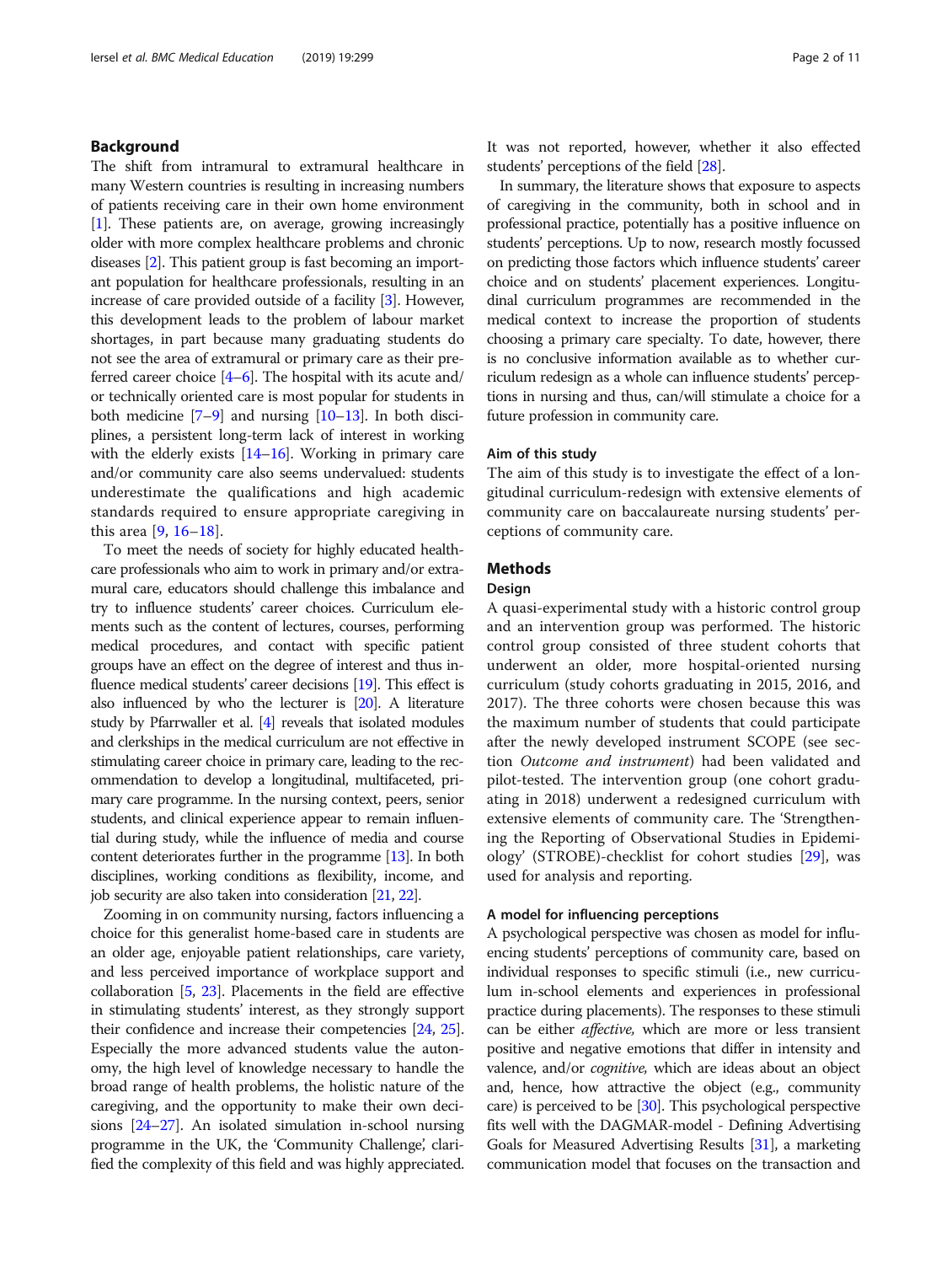purchases performed by individuals. The DAGMAR model begins with awareness (e.g., that a career in community care exists), moves to comprehension (e.g., understanding what the career brings with it), then conviction (e.g., that the career somewhere is a good choice), and ends with action (e.g., making the career choice). It also highlights that, in this process, people progress through three stages: cognitive (thinking), then affective (feeling), and finally conative (doing). Therefore, influencing students' perceptions means that a curriculum with more elements of community care will lead to increased knowledge of the field, leading to a notion of its possibilities and challenges, which will eventually lead to a growing appeal.

#### Ethical considerations

The Ethical Review Board of the Open University of The Netherlands approved the study (reference U2014/ 07279/HVM). Students were informed via the digital learning environment of the institution as to a number of aspects of this study: the research projects' purpose, information confidentiality and data access, and that nonparticipation would in no way impact their studies. This information was mentioned again during data collection in class, and verbal informed consent was obtained from all participants.

#### Participants and data collection

Nursing students from a University of Applied Sciences in a large city in the Netherlands took part in the study. Data collection took place in students in the 4-year fulltime BSc programme (240 EC, the normal duration of the Dutch BSc nursing programme). Students following specific educational pathways or programmes, and students that underwent only a part of the intervention due to enrolment in year two were excluded. Students in all four cohorts were approached for participation during allocated class time and, if not present, individually by email, in order to increase response. Data were collected for each cohort of students upon their graduation in May/June 2015, 2016 and 2017 (historic control group) and in 2018 (intervention group).

# Outcome and instrument

The outcome of the study was defined as 'nursing students' perceptions of community care' measured by the Scale on Community Care Perceptions (SCOPE), a valid and reliable instrument (Cronbach's  $\alpha = .892$ ), developed in the Netherlands [\[32,](#page-9-0) [33\]](#page-9-0). SCOPE contains, apart from items on demographics, thirty-three items in three subscales measuring the (1) affective component of community care perception, and two cognitive components, namely (2) perception of a placement in community care, and (3) perception of community nursing as a profession. Items in these scales range from 1 (negative adjective) to 10 (positive adjective). The option I don't know is added in the placement and profession scale. The final two items of SCOPE measure the current placement preference in six healthcare areas (i.e., mental healthcare, elderly care, medical rehabilitation, care for mentally disabled, community care, and hospital care), and three aspects named in the earlier profession scale that primarily determine this preference. It might be noted that this questionnaire with its subscales measuring the affective and cognitive component of perceptions [[34\]](#page-9-0) ties in well with the approach of influencing perceptions based on the earlier described DAGMAR-model.

## The intervention: curriculum-redesign

The curriculum-redesign took the DAGMAR-model into consideration. It was intended to stimulate a positive interest in community care, and consisted of an integrative approach, based on: (1) the influence of lecturers, (2) placement experiences and (3) new educational elements in the in-school curriculum.

With regard to lecturers' influence, the intervention focused on role modelling, lecturer expertise, and communication with students about healthcare areas. Concretely, community nurses were invited as guest-lecturers, presenting challenging patient cases from their daily practice. The teaching-team was expanded with new lecturers who were experts in community nursing either through experience and/or education. In a workshop to prepare curriculum redesign, reflecting on their own perceptions of healthcare areas, many lecturers noticed they implicitly or explicitly advocated their own professional history (often related to hospital care) as a reference point.

Second, efforts were made to ensure that placement in community care was considered a positive experience by the student, in the sense that it was seen to meet their learning needs. Mentors in the placement environment are crucial in influencing the nature and quality of placement experiences [[17,](#page-9-0) [35,](#page-9-0) [36](#page-9-0)]. Finding good mentors in the workplace was hindered by labour market shortages of nurses with a suitable level of education, i.e., a bachelor's degree. Therefore, management representatives from school and communitycare organisations collaborated to ensure that students were mentored by the right professional role model.

Third, the in-school curriculum underwent a redesign. To understand what this redesign entails, it is important to have an idea of how the 4-year curriculum, by and large, is organised. The first two years are broad and generalist in nature and, thus, include theory about all types of patients in different contexts. In the second year, the students choose a minor programme for the third year, which is a one semester/20-week in-depth programme (30 EC) based on a specific theme, (e.g., science, global health), or a work field (e.g., mental health nursing). The other 20 weeks in year 3, as well as the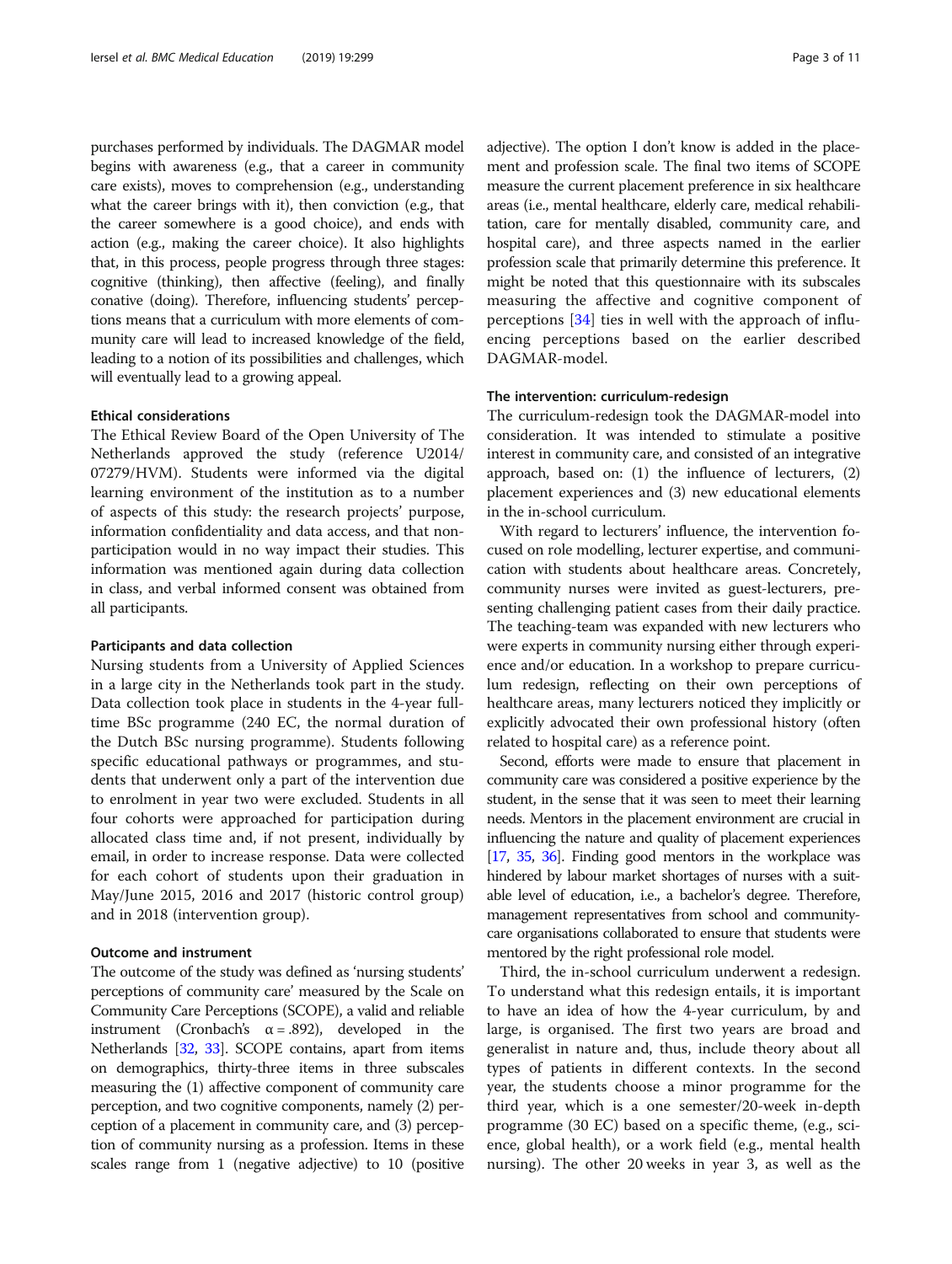first 30 weeks in year 4, contain two different placements, with the last and longest placement in year 4 in a preferred healthcare area. Generally speaking, the last two years allow students to give direction to their study, based on their own interests. These interests mostly relate directly to students' preference for a field/ career choice.

The first purpose of the curriculum redesign in the 4-year structure of this programme (see Fig. 1) was created to broaden students' views on the nursing profession, showing that nursing is more than hospital care, and increase knowledge of community care. The course materials in this broad programme were scrutinised on how patient cases, used in the lessons, were presented. Although many of them did not refer to a specific context, more than 60 of the 110 cases were located in a hospital environment, compared to four patient cases receiving care in their own home. This aspect of the 'hidden curriculum', presenting the 'hospital nurse in white' as a common image, was corrected by adding more patient cases in the field of community care. Five new themes, derived from the new Dutch educational nursing profile with more elements of community care [\[37\]](#page-9-0) were integrated in the broad theory programme in year 1 and 2, namely: (1) fostering patient self-management, (2) shared decision-making, (3) collaboration with the patients' social system, (4) healthcare technology, and (5) allocation of care (see A in Fig. 1).

The second purpose of the curriculum-redesign was to offer an attractive and challenging in-depth programme in years 3 and 4 for students interested in community care, and thus pave the way to a choice for a final placement in community care, and possibly, a future career in this area [see B in Fig. 1]. The specific elements (circles C-G in the figure), related to the two periods A and B in the curriculum, are as follows:

C. Presentation of a broad picture of the nursing profession with special attention to community care in the introduction week at the start of the programme in year 1.

- D. A 'Community Care Week' in the second year, with attractive assignments about patient cases, a digital game, speed dates with different types of community nurses (e.g., palliative care, nurse from a technical team, children home care). All students visit a nursing team in the community and, if possible, assist them in providing home care. This week is intentionally planned shortly before students' minor-choice for year 3.
- E. A new minor program in 'Complex Community Care' in year 3, including all aspects of community nursing on a higher level of complexity, such as population-based prevention, multimorbidity, interprofessional collaboration, professional leadership, and system-based communication.
- F. A 30-week placement in year 4, facilitating the student in achieving all competencies required to fulfil the role of the independently working community nurse. In this period, students select a complex patient case from their professional practice for the final assignment.
- G. A final assignment, designed as a case study, in which clinical reasoning plays a central role. The student analyses the chosen patients' health problems and formulates a well substantiated advice for patient care, based on scientific evidence (evidence-based practice).

#### Data analysis

The data on students' perceptions of community care (SCOPE) were assessed on normal distribution, which showed that assumptions for using parametric statistics were fulfilled. Descriptive statistics were used to summarise student demographics. The control and experimental group were compared on demographics and perceptions of community care with a chi-square test or T-test. Students' preferences for their final 30-week placement were compared with a chi-square test. Multiple regression was used to investigate the effect of the

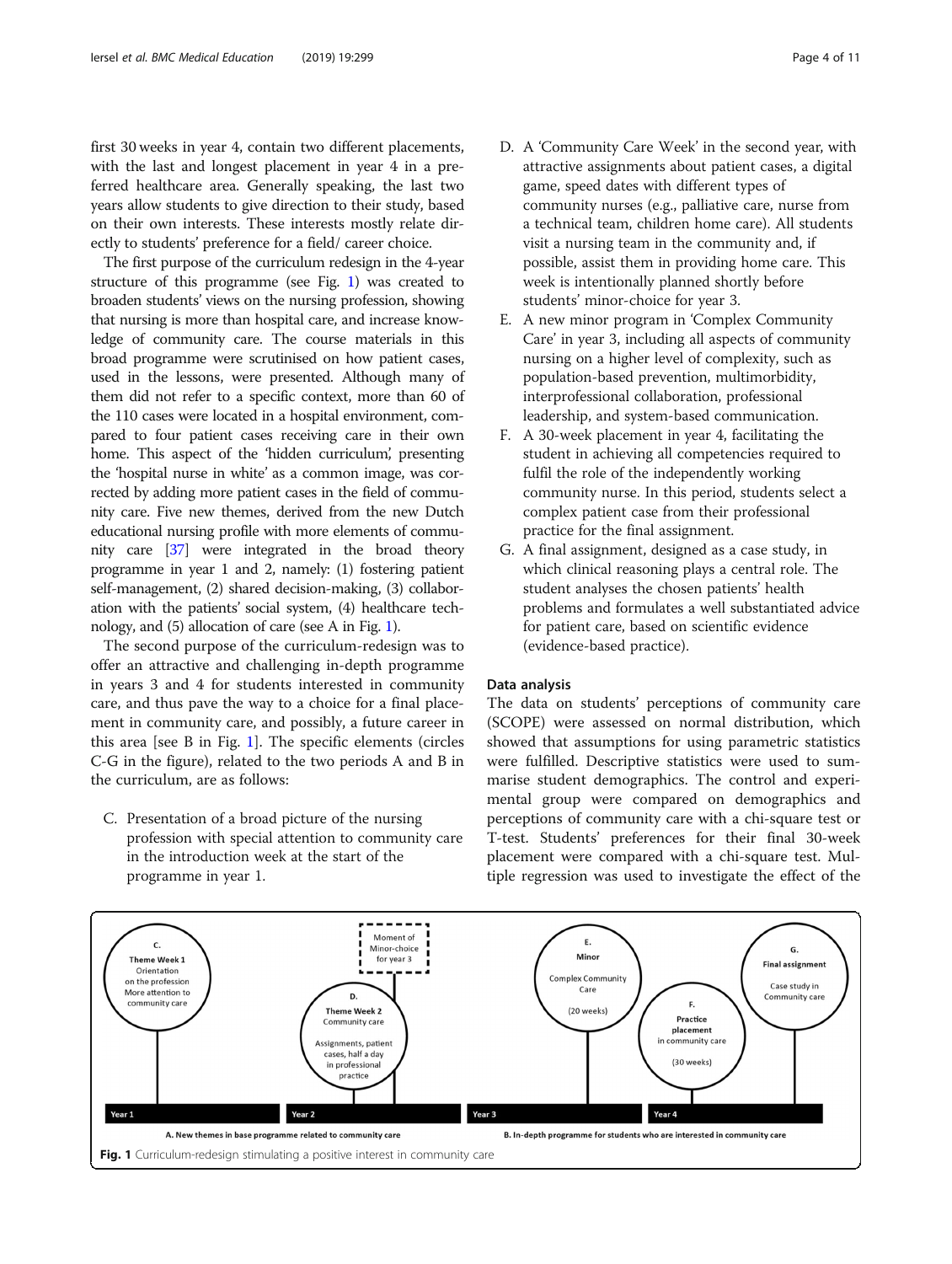<span id="page-4-0"></span>curriculum redesign on students' perceptions. A calculation if the sample size was appropriate for this analysis was performed. Demographics that differed significantly between the two groups (step 2) and all other demographics in SCOPE, namely 'sex', 'age', 'belonging to church or religious group', 'level of education', 'working/ has been working in community care (CC)', 'family or friends working in CC ' and 'receiving home care (or in family)' (step 3), were added blockwise to the model. In the development of SCOPE, these factors were found to be potentially influential in students' perceptions of community care [\[32](#page-9-0), [33\]](#page-9-0). In all analyses, P-values smaller than .05 were considered as statistically significant. The data were analysed using IBM SPSS® version 25 (IBM Corporation, Armonk, NY).

# Results

# Response rate and comparison on demographics

Data from three respondents were excluded from the analysis as they only filled in a small part of the questionnaire. The historic control group from the three cohorts consisted of 477 students (response rate 90%), and the intervention cohort of 170 (response rate 93%). A comparison of demographics between these two groups shows statistically significant differences in one variable, namely 'born outside the Netherlands' ( $\chi^2$  = 11.140,  $p$  = 0.001; Table 1).

#### Placement preferences

A comparison between the historic control group and intervention group on preferences for an area for the final placement, based on the selection of one of the aforementioned six healthcare areas, shows no statistically significant differences between the control and intervention group for any of the placement preferences. Community care placement was preferred by 9.2% vs 8.2% in the control and intervention group, respectively. The hospital remains the preferred area for a placement in both control (72.7%) and intervention group (76.5%) (Table [2](#page-5-0)).

# Perceptions of community care

A comparison between the historic control group and intervention group on perceptions of community care (SCOPE, total scale, subscales and items) shows a mean in the total scale of 6.18 vs 6.21 in the control and intervention group respectively, and the lowest score in the placement scale (mean 5.42 vs 5.51). The results show a very slight increase of the mean in all scales in the intervention group, but no statistically significant differences between the two groups for any of the scales, nor for each item.

However, the means of the separate items mutually differ substantially, showing that, in the historic control group as well as in the intervention group, the community care field is seen as 'important' (8.30 vs 8.58, respectively) and 'meaningful' (8.48 vs 8.60), but items representing a more personal attraction, such as 'attractive' (5.12 vs 4.86) and 'fun' (5.94 vs 5.73) score lower. The results in the placement scale show that students generally have moderate expectations (scores between 5.5 and 6.5), and even lower about contact with their mentor (4.67 vs 4.46) and time to evaluate with the mentor (5.15 vs 4.92). With regard to a profession in community care, students expect to care for many elderly patients in the field (8.75 vs 8.62) in a poor occupational work environment (4.33 vs 4.15), with little collaboration 4.74 vs 4.48), while carrying a lot of responsibility (8.48 vs 8.51). In addition to these negative perceptions of aspects of the caregiving, students see community nursing as a job with few advancement opportunities (5.27 vs 5.33) and a low status (4.96 vs 5.21) (Table [3\)](#page-6-0).

**Table 1** Comparison between historic control- and intervention groups on demographics

| Student characteristics in % (n)     | Historic control/Old curriculum<br>$(n = 477)$ | Intervention/New curriculum Cases missing in total Test-value<br>$(n = 170)$ |          |                       | $P$ (2-tailed) |
|--------------------------------------|------------------------------------------------|------------------------------------------------------------------------------|----------|-----------------------|----------------|
| Age in years (mean, SD)              | 23.1(2.4)                                      | 23.0(2.3)                                                                    | $\Omega$ | $T = .478$            | 0.633          |
| Sex (male)                           | 11.3% (54)                                     | 11.2% (19)                                                                   | 0        | $x^2 = 0.030$         | 0.959          |
| Born outside the Netherlands         | $2.1\%$ (10)                                   | 7.6% (13)                                                                    | 3        | $x^2 = 11.140$ 0.001* |                |
| Belonging to church/ religious group | 14.6% (69)                                     | 20.7% (35)                                                                   | 4        | $x^2 = 3.479$         | 0.062          |
| Level of education                   |                                                |                                                                              |          | $x^2 = 6.703$         | 0.152          |
| general secondary                    | 68.8% (328)                                    | 67.0% (114)                                                                  |          |                       |                |
| academic secondary                   | 15.9% (76)                                     | 10.6% (18)                                                                   |          |                       |                |
| vocational                           | 13.6% (65)                                     | 20.6% (35)                                                                   |          |                       |                |
| other                                | $1.5\%$ (7)                                    | $1.8\%$ (3)                                                                  |          |                       |                |
| Working/ has been working in CC      | 50.6% (241)                                    | 58.2% (99)                                                                   |          | $x^2 = 2.906$         | 0.088          |
| Family or friends working in CC      | 41.4% (197)                                    | 43.2% (73)                                                                   | 2        | $x^2 = 0.168$         | 0.682          |
| Receiving home care (or in family)   | 35.7% (169)                                    | 29.0% (49)                                                                   | 5        | $x^2 = 2.519$         | 0.113          |

 $*P < 0.05$ ; CC = community care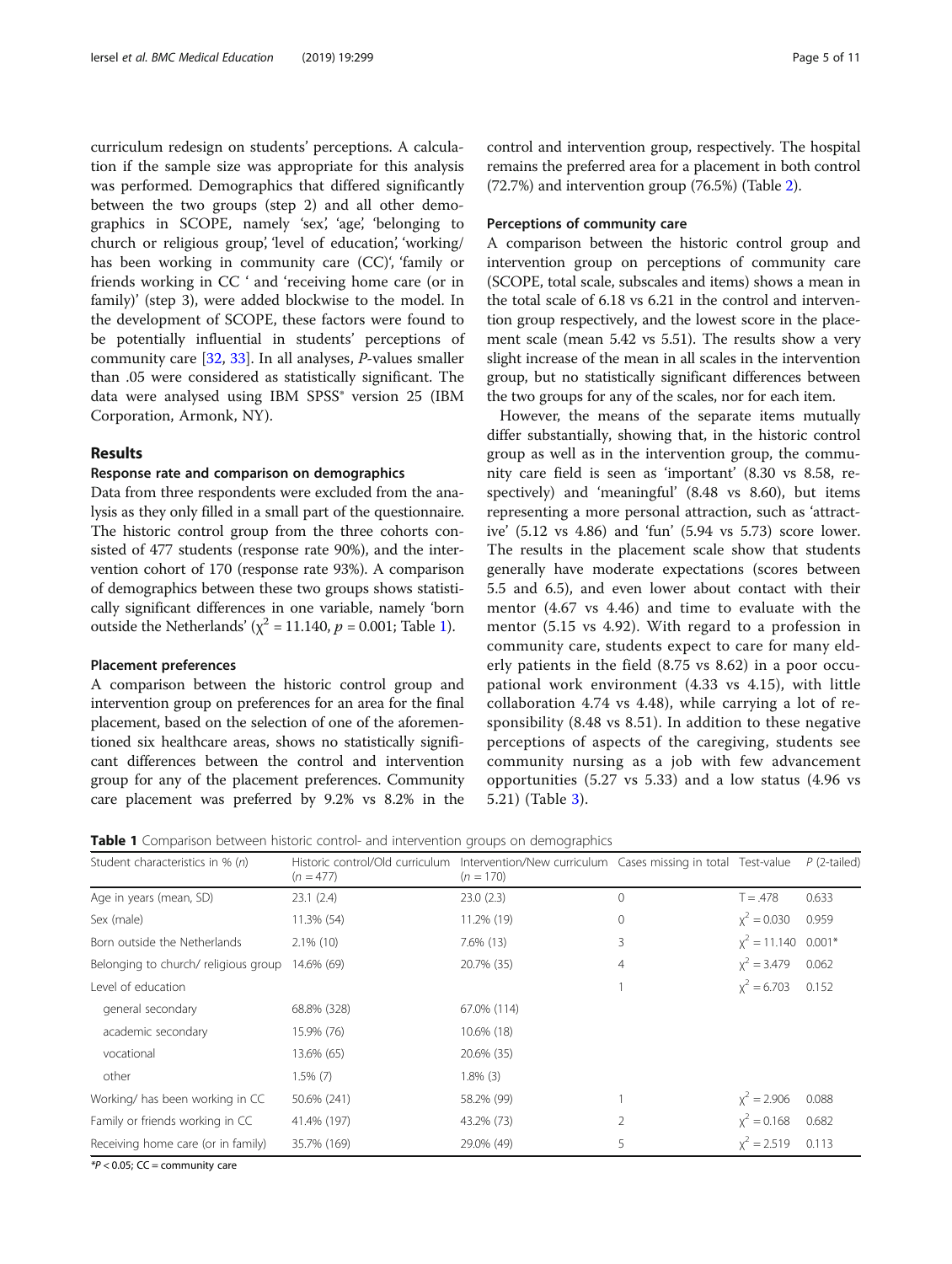<span id="page-5-0"></span>Table 2 Comparison between historic control and intervention group on final placement preferences

| Placement preferences in $% (n)$ | Historic control/Old curriculum<br>$(n = 477)$ | Intervention/New curriculum<br>$(n = 170)$ | Cases missing in total | Test-value    | $P$ (2-tailed) |
|----------------------------------|------------------------------------------------|--------------------------------------------|------------------------|---------------|----------------|
| General hospital                 | 72.7% (347)                                    | 76.5% (130)                                | $\Omega$               | $x^2 = 0.897$ | 0.343          |
| Mental health care               | 12.8% (61)                                     | 8.8% (15)                                  | 0                      | $x^2 = 1.900$ | 0.168          |
| Community care                   | $9.2\%$ (44)                                   | $8.2\%$ (14)                               | 0                      | $x^2 = 0.150$ | 0.698          |
| Medical rehabilitation           | $3.6\%$ (17)                                   | $3.5\%$ (6)                                | 0                      | $x^2 = 0.000$ | 0.983          |
| Care for mentally disabled       | $1.0\%$ (5)                                    | $2.9\%$ (5)                                | 0                      | $NA*$         | $NA*$          |
| Elderly care                     | $0.8\%$ (4)                                    | $0.6\%$ (1)                                | $\Omega$               | $NA*$         | $NA*$          |

\*Not applicable: expected count < 5

# Effect of curriculum-redesign on nursing students' perceptions of community care

To measure the effect of curriculum redesign on nursing students' perceptions of community care (SCOPE), controlling for difference on demographics, a multiple linear regression was carried out. The average variance inflation factor (VIF) was very close to 1, showing that the assumption of no multicollinearity was true for the model [[38](#page-9-0)]. The required sample size for the regression analysis was calculated, based on a power of .80 and an alpha of .05, with the rule of thumb 'required  $N \geq 50 + 8m$  (with m being the number of predictors)' [\[39\]](#page-9-0), indicating that the sample of  $N = 647$  is more than adequate. The main model/ step 1, predicting students' perceptions of community care (SCOPE) from the type of curriculum (historic/ intervention), shows no statistically significant difference in perception,  $F(1,635) = .021$ ,  $p = .884$ , and a low explained variance  $\mathbb{R}^2 = 0.001$ . In the second step, the variable 'born outside the Netherlands' (being statistically different in the control and intervention group, see Table [1](#page-4-0)) was added to the model. This model did not significantly differ from the main model *F*  $(2,634) = .124$ , *p* = .883,  $R^2$  = < .001, indicating that the variable 'born outside the Netherlands' did not have an influence on students' perceptions of community care. In step 3, a model in which all potentially influential variables (see Table [1\)](#page-4-0) were added, significantly explained the perceptions  $F(11,625) = 6.195$ ,  $p = < .001$ ,  $R^2 = .098$ . In this model, although the explained variance of .098 remains relatively low, not the curriculum, but the variables 'belonging to a church/ religious group'  $(p = .027)$  and 'working/ has been working in community care'  $(p = < .001)$  were significant predictors of students' perceptions of community care (Table [4\)](#page-7-0).

# **Discussion**

The objective of this study is to investigate the effect of a curriculum with more elements of community care on nursing students' perceptions of community care. The association between this redesign and nursing students' preferences for a final placement, which is often a predictor for the students' career choice, were also studied.

The results show that students' placement preferences in the group that went through the new curriculum hardly differ from the control group, nor does the curriculumredesign significantly effect students' perceptions. With regard to influential student characteristics, differences in students' perceptions of community care could possibly be explained by the variables 'working/has been working in community care' and 'belonging to a church or religious group'.

This study reveals that, in this institution, the curriculum-redesign was not effective in creating more interest for the field of community care, despite the fact that the intervention was designed as a holistic approach and longitudinal programme; the only way to potentially stimulate positive interests for less popular healthcare areas [\[4](#page-9-0)]. Since the intervention is complex and takes place over a longer period, it is likely that different kinds of influences and explanations play a role. First, specific interventions may be influential only for a short period, which means that the effect fades out. Stand-alone courses and other interventions promoting lesser popular healthcare areas have proved to be successful in stimulating students' interest [\[28](#page-9-0), [40](#page-9-0)] but it is unclear if there is a long-term effect as well. A study by Lewis et al. (2018) revealed that students would like to have more content on community nursing in the curriculum, but only *after* they experienced an interesting placement in the field [\[41\]](#page-9-0), which supports the importance of positive placement experiences. Second, despite the new themes on community care in the generalist part in the curriculum in year 1 and 2, other pathways for hospital care in year 3 and 4 in the curriculum, and the start of a new master in Critical Care in this university may function as a competitive offer. Third, influences in the 'hidden curriculum' may have more impact on students, such as disappointing experiences in the practice of community nursing, leading to 'badmouthing' between peers, an aspect significantly influencing student's career choices [\[8](#page-9-0)]. Fourth, workforce (and workload) problems in the community care field mentioned in the media, and the longterm stereotypical notion of the 'nurse in white' working in the hospital  $[6, 7, 42]$  $[6, 7, 42]$  $[6, 7, 42]$  $[6, 7, 42]$  $[6, 7, 42]$  are proved to be constraining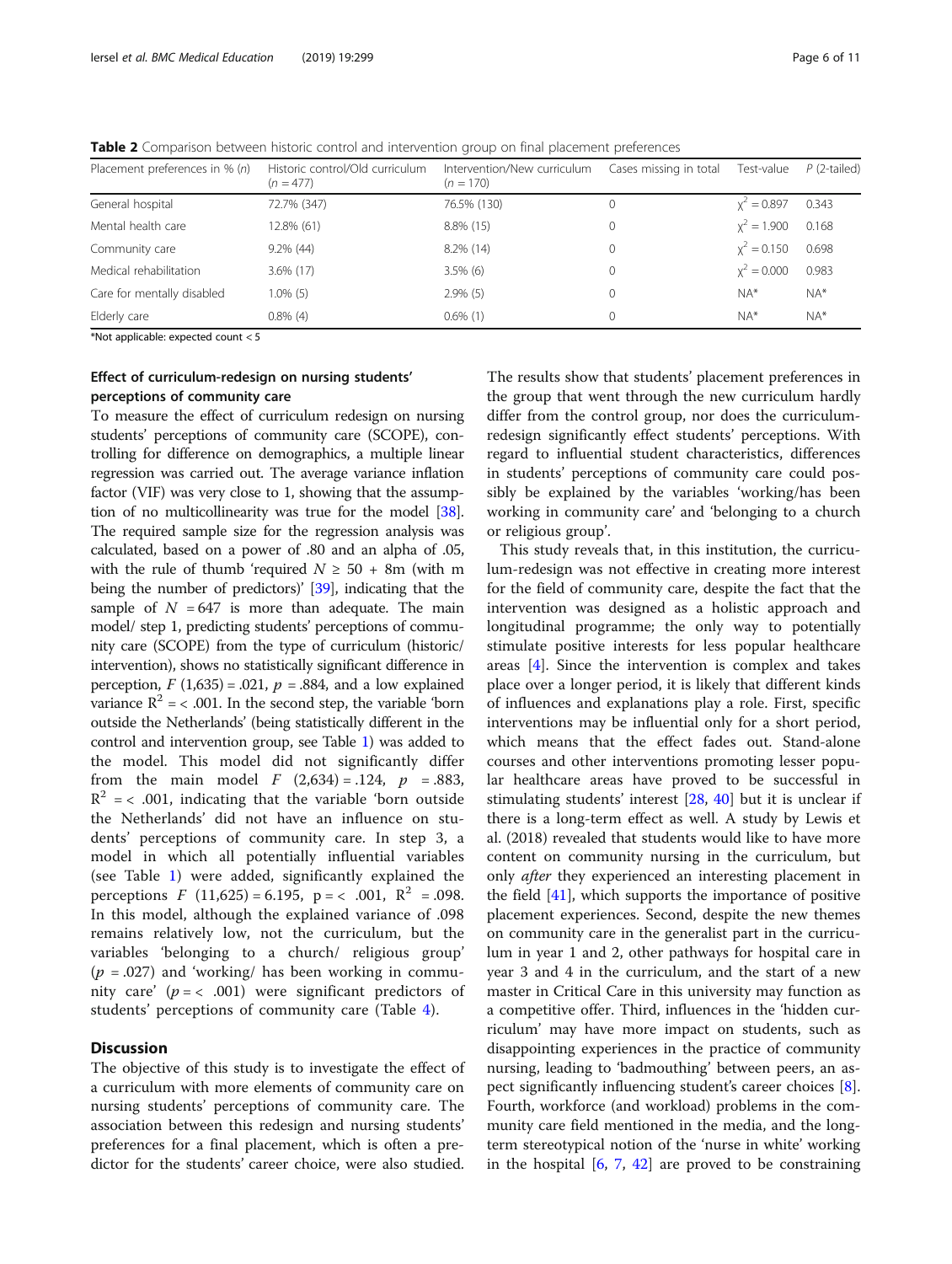<span id="page-6-0"></span>

| Table 3 Comparison between historic control and intervention group on perceptions of community care (SCOPE: total scale, |  |  |
|--------------------------------------------------------------------------------------------------------------------------|--|--|
| subscales, and per item)                                                                                                 |  |  |
|                                                                                                                          |  |  |

| Perceptions: range 1-10 in mean (SD)<br>with mean values $< 5.5$ and $> 8$ in bold | Historic control/Old<br>curriculum<br>$(n = 477)$ | Intervention/New<br>curriculum<br>$(n = 170)$ | Cases missing <sup>b</sup> (historic Test-value t $P$ (2-tailed)<br>control + intervention) |          |       |
|------------------------------------------------------------------------------------|---------------------------------------------------|-----------------------------------------------|---------------------------------------------------------------------------------------------|----------|-------|
| SCOPE: total scale (33 items)                                                      | 6.18(1.15)                                        | 6.21(1.08)                                    | $\circ$                                                                                     | $-0.338$ | 0.735 |
| Affective component scale (11 items)                                               | 6.53(1.34)                                        | 6.55(1.25)                                    | $\mathbf 0$                                                                                 | $-0.117$ | 0.907 |
| Placement scale (5 items)                                                          | 5.42(1.70)                                        | 5.51 (1.58)                                   | 14 <sup>a</sup>                                                                             | $-0.560$ | 0.576 |
| Profession scale (17 items)                                                        | 6.54(0.98)                                        | 6.57(0.92)                                    | 0                                                                                           | $-0.303$ | 0.762 |
| Affective component scale                                                          |                                                   |                                               |                                                                                             |          |       |
| Dull - interesting                                                                 | 6.01(2.07)                                        | 5.81(2.17)                                    | $\mathbf{1}$                                                                                | 1.072    | 0.284 |
| Boring - fascinating                                                               | 5.59 (2.00)                                       | 5.75(2.11)                                    | 2                                                                                           | $-0.882$ | 0.378 |
| Unpleasant - pleasant                                                              | 6.07 (1.92)                                       | 6.07(1.98)                                    | 2                                                                                           | 0.015    | 0.988 |
| Annoying - agreeable                                                               | 6.02(1.85)                                        | 5.97 (1.80)                                   | 3                                                                                           | 0.320    | 0.749 |
| Uncomfortable - comfortable                                                        | 5.81 (1.96)                                       | 5.65(2.02)                                    | 7                                                                                           | 0.916    | 0.360 |
| Old fashioned - modern                                                             | 6.53(1.97)                                        | 6.87(1.91)                                    | 3                                                                                           | $-1.928$ | 0.054 |
| Unimportant - important                                                            | 8.30(1.95)                                        | 8.58(1.61)                                    | 2                                                                                           | $-1.883$ | 0.061 |
| $Bad - good$                                                                       | 8.00(1.84)                                        | <b>8.14</b> $(1.73)$                          | 2                                                                                           | $-0.814$ | 0.416 |
| Useless - meaningful                                                               | 8.48(1.58)                                        | <b>8.60</b> $(1.65)$                          | 3                                                                                           | $-0.879$ | 0.380 |
| Unattractive - attractive                                                          | 5.12(2.34)                                        | 4.86 (2.29)                                   | 1                                                                                           | 1.207    | 0.228 |
| Stupid - fun                                                                       | 5.94(2.15)                                        | 5.73 (2.27)                                   | 0                                                                                           | 1.078    | 0.282 |
| Placement scaleb                                                                   |                                                   |                                               |                                                                                             |          |       |
| Very little - much variety in the caregiving                                       | 5.58 (2.38)                                       | 5.79 (2.42)                                   | 29                                                                                          | $-0.944$ | 0.346 |
| Very little - much contact with mentor                                             | 4.67 $(2.24)$                                     | 4.46 $(2.04)$                                 | 60                                                                                          | 1.035    | 0.301 |
| Very few - many opportunities to learn<br>new things                               | 5.68(2.14)                                        | 5.96(2.16)                                    | 24                                                                                          | $-1.430$ | 0.153 |
| My mentor will have very little - much time<br>to evaluate                         | 5.15(2.31)                                        | 4.92 $(2.18)$                                 | 86                                                                                          | 1.075    | 0.283 |
| No - many possibilities to plan own learning<br>activities                         | 6.14(2.29)                                        | 6.13(2.11)                                    | 65                                                                                          | 0.054    | 0.957 |
| Profession scale <sup>b</sup>                                                      |                                                   |                                               |                                                                                             |          |       |
| Very few - may enjoyable relationships with<br>patients                            | 7.72 (1.58)                                       | 7.77(1.63)                                    | 15                                                                                          | $-0.378$ | 0.706 |
| Very little - much physically demanding work                                       | 7.24 (1.70)                                       | 7.20 (1.73)                                   | 8                                                                                           | 0.258    | 0.796 |
| Very little – much collaboration with colleagues $4.74$ (2.15)                     |                                                   | 4.48 $(2.03)$                                 | 15                                                                                          | 1.372    | 0.171 |
| Very little - much collaboration with other<br>disciplines                         | 5.88 (2.26)                                       | 6.12(2.16)                                    | 18                                                                                          | $-1.206$ | 0.228 |
| Very few - many technical skills needed                                            | 6.24(2.08)                                        | 6.30(1.85)                                    | 8                                                                                           | $-0.286$ | 0.775 |
| Very little - a lot of freedom of action                                           | 7.76 (1.66)                                       | 7.84 (1.73)                                   | 16                                                                                          | $-0.532$ | 0.595 |
| Very little $-$ a lot of variety in the caregiving                                 | 5.79 (2.20)                                       | 5.85(2.02)                                    | 13                                                                                          | $-0.321$ | 0.748 |
| A poor – good occupational work environment 4.33 (1.94)                            |                                                   | 4.15 (1.96)                                   | 46                                                                                          | 1.043    | 0.297 |
| Very little - plenty of individual responsibility                                  | 8.48(1.25)                                        | 8.51(1.20)                                    | 6                                                                                           | $-0.308$ | 0.758 |
| No - continual feelings of work pressure                                           | 7.34 (1.75)                                       | 7.40 (1.53)                                   | 18                                                                                          | $-0.407$ | 0.684 |
| Very few - plenty of complex patient care<br>needs                                 | 6.09(2.05)                                        | 6.02(1.84)                                    | 19                                                                                          | 0.361    | 0.718 |
| Very few - only elderly patients                                                   | 8.75(1.23)                                        | 8.62(1.23)                                    | 3                                                                                           | 1.252    | 0.211 |
| Low - high status work                                                             | 4.96 (1.88)                                       | 5.21(1.81)                                    | 34                                                                                          | $-1.435$ | 0.152 |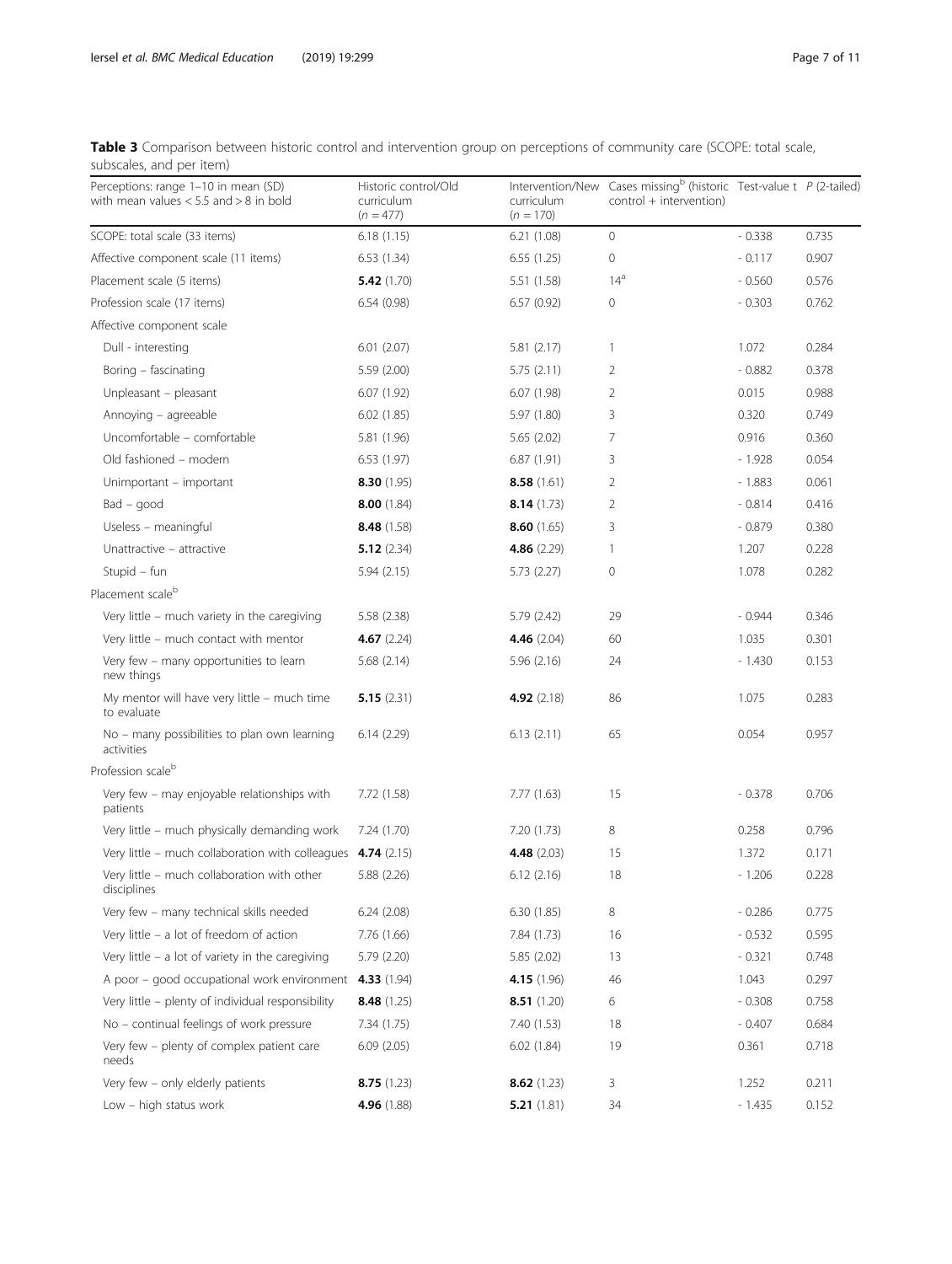| Perceptions: range 1-10 in mean (SD)<br>with mean values $< 5.5$ and $> 8$ in bold | Historic control/Old<br>curriculum<br>$(n = 477)$ | curriculum<br>$(n = 170)$ | Intervention/New Cases missing <sup>b</sup> (historic Test-value t $P$ (2-tailed)<br>$control + intervention)$ |          |       |
|------------------------------------------------------------------------------------|---------------------------------------------------|---------------------------|----------------------------------------------------------------------------------------------------------------|----------|-------|
| $No - a lot of possible health improvement$<br>for the patient                     | 6.37(1.91)                                        | 6.49(1.79)                | 29                                                                                                             | $-0.737$ | 0.461 |
| Very few - many enthusiastic colleagues                                            | 6.30(1.92)                                        | 6.29(1.71)                | 61                                                                                                             | 0.070    | 0.944 |
| Very few - much contact with family/ kin                                           | 7.70 (1.79)                                       | 7.90 (1.62)               | 14                                                                                                             | $-1.213$ | 0.226 |
| No – many opportunities for advancement                                            | 5.27(2.14)                                        | 5.33(2.23)                | 41                                                                                                             | $-0.271$ | 0.787 |

<span id="page-7-0"></span>Table 3 Comparison between historic control and intervention group on perceptions of community care (SCOPE: total scale, subscales, and per item) (Continued)

 $^a$  Cases with no data in the placement scale or with the option 'I don't know' in all 5 items<br> $^b$  The option 'I don't know' (value 11) in the placement and profession scale is excluded in the calculation of the mean an larger/ fluctuating numbers of missing values in the placement and profession scale

|                                                    |  |  | <b>Table 4</b> Multiple regression analysis for the effect of curriculum |
|----------------------------------------------------|--|--|--------------------------------------------------------------------------|
| on nursing students' perceptions of community care |  |  |                                                                          |

|                                         | B       | SE B | β       | 95% Confidence<br>Interval |
|-----------------------------------------|---------|------|---------|----------------------------|
| Step 1                                  |         |      |         |                            |
| Constant                                | 6.190   | .052 |         | 6.089-6.291                |
| Curriculum                              | .015    | .101 | .006    | $-.183-.213$               |
| Step 2                                  |         |      |         |                            |
| Constant                                | 6.188   | .052 |         | 6.086-6.289                |
| Curriculum                              | .009    | .101 | .004    | $-.190-.209$               |
| Born outside the Netherlands            | .119    | .250 | .019    | $-.372-.610$               |
| Step $3^{\circ}$                        |         |      |         |                            |
| Constant                                | 5.238   | .487 |         | 4.282-6.194                |
| Curriculum                              | $-.047$ | .098 | $-.019$ | $-.240-.146$               |
| Born outside the Netherlands            | .000    | .248 | .000    | $-.487-.486$               |
| Level of education                      |         |      |         |                            |
| secondary                               | Ref     | Ref  | Ref     | Ref                        |
| higher secondary                        | $-.098$ | .126 | $-.031$ | $-.344-.149$               |
| professional                            | .227    | .133 | .074    | $-.033-.487$               |
| other                                   | .025    | .376 | .003    | $-.713-.763$               |
| Sex (male)                              | $-.116$ | .140 | $-.033$ | $-.391-.159$               |
| Age                                     | .023    | .022 | .050    | $-.019-.066$               |
| Belonging to church/<br>religious group | .263    | .119 | $.086*$ | .030-.496                  |
| Working/ has been<br>working in CC      | .558    | .087 | $.249*$ | $.387 - .728$              |
| Family or friends working<br>in $CC$    | .128    | .087 | .056    | $-.044-.300$               |
| Receiving home care<br>(or in family)   | .087    | .092 | .037    | $-.094-.268$               |

Note.  $R^2$  = < .001 for Step 1; Δ  $R^2$  = < .001 for Step 2 (p < .05); Δ $R^2$  = .098 for Step 3 (p < .05)  $*_{D}$  < .05

<sup>a</sup>In the development of SCOPE, these factors were found to be potentially influential in students' perceptions of community care [[32,](#page-9-0) [33\]](#page-9-0)

factors contributing to the lack of growing interest. These are aspects of societal and cultural influences that may be of greater influence.

The variable working/ has been working in community care appears to positively influence students' perceptions of the field. In the overall number of 647 participating students, about half provides or did provide care in the community in different situations and roles; some of them in the role of a nurse with a diploma in secondary nursing before study, others during study in a placement or student job. In general, experience in caregiving predicts the choice for a nursing career [[43\]](#page-10-0) and there is an established body of knowledge about the impact of placement experiences on career choice [[12,](#page-9-0) [13,](#page-9-0) [16](#page-9-0), [19](#page-9-0), [44\]](#page-10-0). If these experiences are acquired in community nursing, they are helpful in clarifying the role and content of this practice, and thus counterbalance widespread misconceptions [[17,](#page-9-0) [35](#page-9-0), [41\]](#page-9-0). The slower pace of this work environment, often mentioned as valuable since the mentoring nurse can spend additional time with a student [\[36\]](#page-9-0), also helps to clarify issues related to the profession [\[17](#page-9-0), [27](#page-9-0)]. All these aspects may influence students' perceptions positively, even if the caregiving is performed on a lower level of complexity than that of the bachelor-educated nurse, an aspect that potentially could have a negative influence. Apparently, student's experiences in community nursing gives them a sense of the attractiveness of the various aspects of caregiving 'behind people's front doors.'

With regard to the positive influence of the variable 'belonging to a church and/or religious group' on students' perceptions, research on the relationship between religiosity and career choice in nursing students is lacking. Although religious nursing students appear to be more idealistic [[45](#page-10-0)] and altruism and caring are the main motives for choosing a nursing career [[46,](#page-10-0) [47](#page-10-0)], no relation between altruism and religiosity has been found [[48\]](#page-10-0), nor has any relation between religiosity and working in the community been established. Clearly however, this is not an area of influence for educators with regard to students' career choices.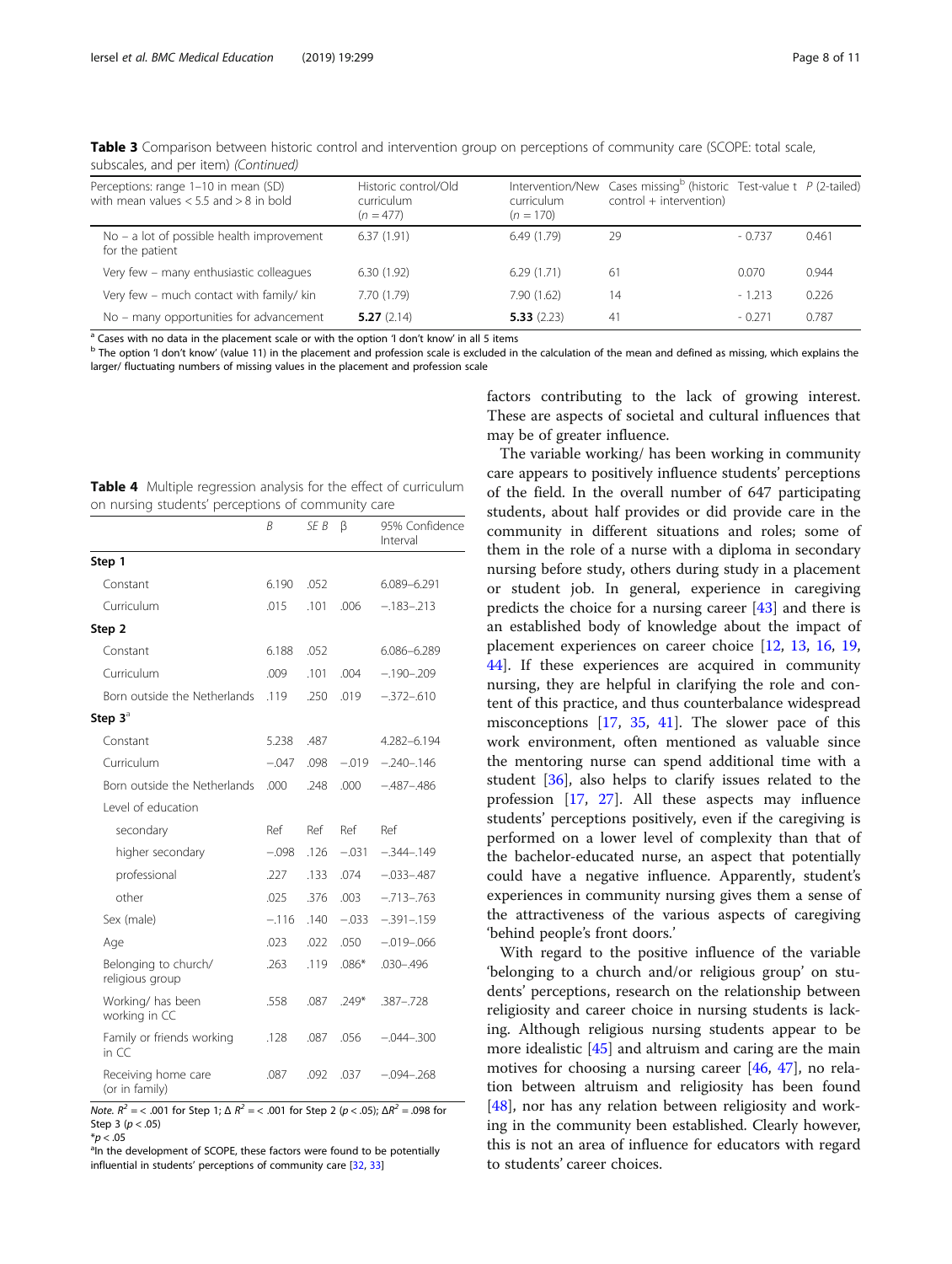Taking all this into consideration, it seems that influencing perceptions of community care with a curriculum, despite the comprehensive approach undertaken, is not an easy ambition. This is confirmed by the fact that students' perceptions, here measured at the end of their programme, are generally in line with the results of a large survey on Dutch first-year students' perceptions of community care, in positive as well as in negative aspects [\[5](#page-9-0)]. It appears that four years of education and placement experiences had only little impact and that students' perceptions are relatively static. It would be worth a try to conduct a large-scale approach in combination with a carefully thought out strategy, which is based on and ties in with the language and culture of younger people. If the societal image of the role of the nurse, increasingly working in extramural care, can be modified, it is likely that the perceptions of young people choosing for an education in nursing will follow, which will hopefully lead to different career choices.

#### Strengths and limitations

One strength of this study is its relatively large sample size and high response rate compared to many other studies. Another strength is that the intervention was designed as a holistic/longitudinal programme. Although the choice for this integrated programme is not called into question, a limitation is that it is difficult to control, specifically in a study design where a distinction between a control- and intervention group is required. The way education is organised in student cohorts progressing separately through their programme makes it relatively simple to provide a new cohort with other theoretical content. However, with regard to the influence of lecturers and mentors, it is likely that different messages to students about the opportunities of community care is closely interlinked with a process of growing awareness in themselves. Although this awareness usually evolves in the right direction, it is difficult to establish if this communication, as part of the intervention, was not limited exclusively to the intervention group, and thus possibly was received, to a greater or lesser extent, by the control group as well. Finally, the results of this study have limited generalizability as the study was conducted at a single institution.

#### Implications for further research

This study-design focusses on the effect of a curriculum as a whole, which leaves questions about the effect of separate parts of this design unanswered. To measure how students' perceptions develop while progressing through the 4-year redesigned programme, and see if and how separate elements have their influence, a longitudinal approach is necessary. Therefore, this will be carried out in a subsequent study. Insights about if and how specific curriculum elements influence students' perceptions

positively will be helpful in formulating recommendations for further steps in curriculum-design.

A second recommendation, as research on this topic is lacking, is to study what 'dosage' in interventions in the generalist/ broad part of the curriculum is suitable for stimulating student's interest for a specific healthcare area. It is likely that too much attention on one area leads to an opposite effect when students feel somewhat pushed or even manipulated. As educators have a role in supporting students to make well-informed career choices instead of putting pressure on them, this is a practical (it will not be effective) and an ethical point of interest.

# Conclusion

The numbers of graduating nursing students entering the field of community care is limited, which is an important reason for educators to stimulate student's interest for the field. This study offers insights into choices made in designing a longitudinal nursing curriculum with more elements of community care. However, graduating students who had gone through this new curriculum did not have other placement preferences, nor did their perceptions of the community care field change significantly. More research is needed to examine how separate interventions in the curriculum work. A well-considered large-scale strategy that ties in with the language and culture of younger people with the purpose to promote positive perceptions of community care could be a useful addition.

#### Abbreviations

BSc: Bachelor of Science; CC: Community Care; DAGMAR: Defining Advertising Goals for Measured Advertising Results; EC: European Credits; SCOPE: Scale on Community Care Perceptions; STROBE: Strengthening the Reporting of Observational Studies in Epidemiology

#### Acknowledgements

We thank the Communications department of the Health Faculty of the Amsterdam University of Applied Sciences for designing the curriculumredesign figure. We also thank the Netherlands Organisation for Research and Development (ZonMw) and the Netherlands Organisation for Scientific Research (NWO) for their funding.

#### Authors' contributions

MvI was involved in design, collection, analysis and interpretation of the data, and writing. MvR contributed to the analysis and interpretation of the data. MvR, RdV, CL, PK and WSoR reviewed the manuscript and made significant contributions to its content. All the authors read and approved the final manuscript.

#### Funding

This study was funded by ZonMw, the Netherlands Organisation for Research and Development, dossier number: 80–80705–98-032 and by NWO, the Netherlands Organisation for Scientific Research, project number 023.010.044. The organisations were not involved in the study.

#### Availability of data and materials

The dataset supporting the conclusions of this article is available in the Figshare repository: <https://doi.org/10.21943/auas.7700840.v1>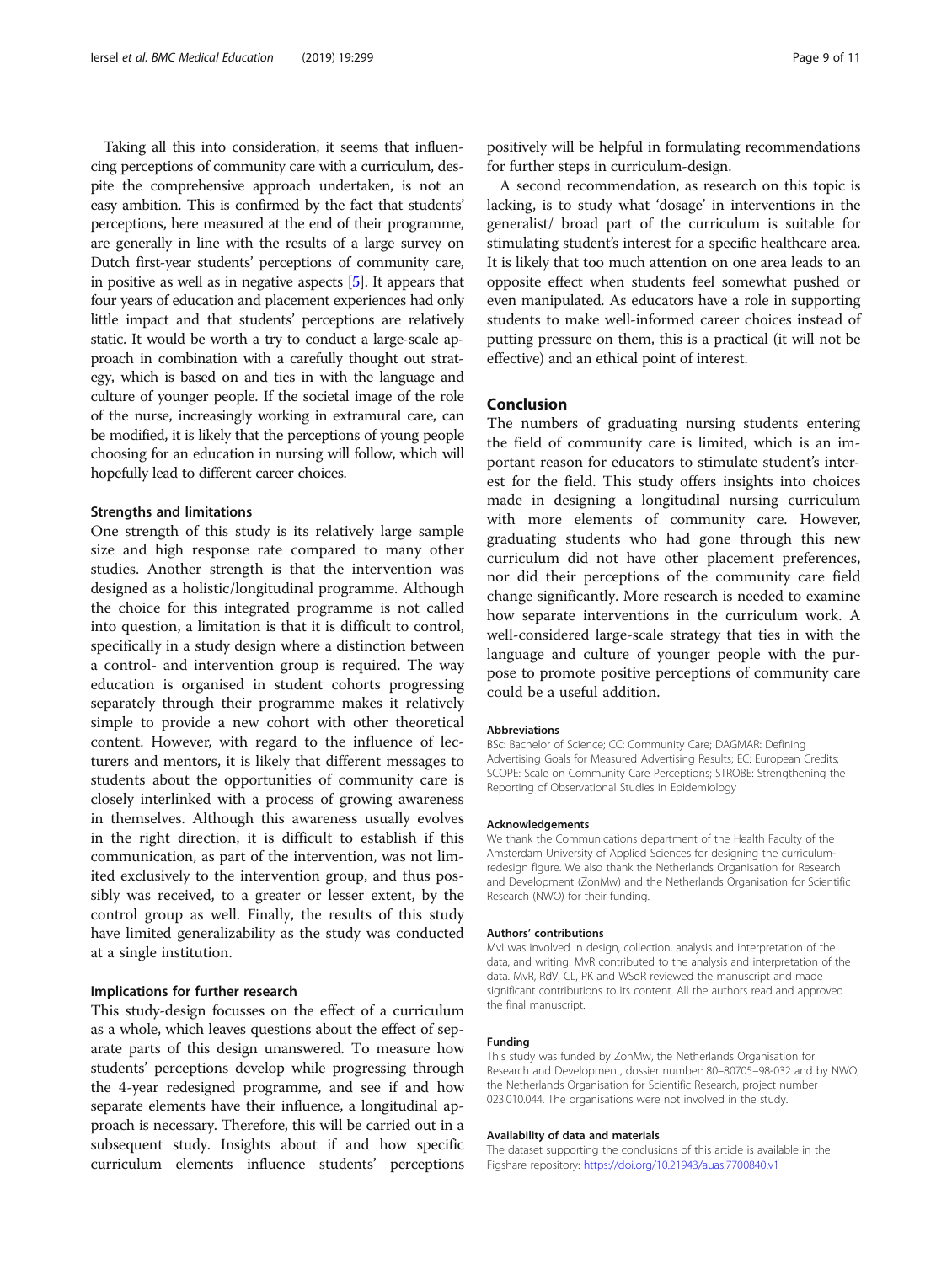#### <span id="page-9-0"></span>Ethics approval

The Ethical Review Board of the Open University of The Netherlands approved the study (reference U2014/07279/HVM). The board concluded that the study is in line with the ethical codes for research in Human Subjects. Verbal informed consent was obtained from all participants, which was approved by the ethics committee because the study did not refer to a delicate or privacy-sensitive subject.

#### Consent for publication

Not applicable.

#### Competing interests

The authors declare that they have no competing interests.

#### Author details

<sup>1</sup> ACHIEVE - Centre of Applied Research Faculty of Health, Amsterdam University of Applied Sciences, Tafelbergweg 51, 1105, BD, Amsterdam, The Netherlands. <sup>2</sup>Department of Internal Medicine Section of Geriatric Medicine, Amsterdam UMC, Amsterdam, The Netherlands. <sup>3</sup>Centre of Evidence Based Education, Amsterdam UMC, Meibergdreef 9, 1105, AZ, Amsterdam, The Netherlands. <sup>4</sup>Open University of the Netherlands, Valkenburgerweg 177, 6419, AT, Heerlen, The Netherlands. <sup>5</sup>Department of Cardiology, Amsterdam UMC, Meibergdreef 9, 1105, AZ, Amsterdam, The Netherlands.

#### Received: 9 May 2019 Accepted: 26 July 2019 Published online: 05 August 2019

#### References

- 1. WHO. The world health report 2008: primary healthcare, now more than ever. Geneva, Switzerland: World Health Organisation; 2008.
- 2. Afshar S, Roderick PJ, Kowal P, Dimitrov BD, Hill AG. Multimorbidity and the inequalities of global ageing: a cross-sectional study of 28 countries using the world health surveys. BMC Public Health. 2015. [https://doi.org/10.1186/](https://doi.org/10.1186/s12889-015-2008-7) [s12889-015-2008-7.](https://doi.org/10.1186/s12889-015-2008-7)
- 3. Altman SH, Stith Butler A, Shern L. The future of nursing: leading change, advancing health. Washington, DC: Institute of Medicine, National Academies of Sciences, Engineering and Medicine; 2015.
- 4. Pfarrwaller E, Sommer J, Chung C, Maisonneuve H, Nendaz M, Junod Perron N, Haller DM. Impact of interventions to increase the proportion of medical students choosing a primary care career: a systematic review. J Gen Intern Med. 2015;30:1349–58.
- 5. Van Iersel M, Latour CHM, De Vos R, Kirschner PA, Scholte Op Reimer WJM. Perceptions of community care and placement preferences in first-year nursing students: a multicentre, cross-sectional study. Nurse Educ Today. 2018;60:92–7.
- Van Iersel M, De Vos R, Latour CHM, Kirschner PA. Scholte op Reimer WJM. Factors underlying perceptions of community care and other healthcare areas in first-year baccalaureate nursing students: a focus group study. Nurse Educ Today. 2018;66:57–62.
- 7. Jubas K, Knutson P. Seeing and be (liev)ing- how nursing and medical students understand representations of their professions. Stud Educ Adults. 2012;44:85–100.
- 8. Rohan-Minjares F, Alfero C, Kaufman A. How medical schools can encourage Students' interest in family medicine. Acad Med. 2014;90:553–5.
- 9. Woolf K, Elton C, Newport M. The specialty choices of graduates from Brighton and Sussex Medical School: a longitudinal cohort study. BMC Med Educ. 2015;15:46–57.
- 10. Kloster T, Hoie M, Skar R. Nursing students' career preferences: a Norwegian study. J Adv Nurs. 2007;59:155–62.
- 11. Fenush JK, Hupcey JE. An investigation of clinical unit choices by graduating baccalaureate nursing students. J Prof Nurs. 2008;24:90–5.
- 12. McCann TV, Clark E, Lu S. Bachelor of nursing students career choices: a three-year longitudinal study. Nurse Educ Today. 2010;30:31–6.
- 13. Gillespie M. Student nurse perceptions of client groups and clinical placement areas. Br J Nurs. 2013;22:340–5.
- 14. Liu YE, Norman IJ, While AE. Nurses' attitudes towards older people: a systematic review. Int J Nurs Stud. 2013;50:1271–82.
- 15. Meiboom AA, De Vries H, Hertogh CM, Scheele F. Why medical students do not choose a career in geriatrics: a systematic review. BMC Med Educ. 2015. <https://doi.org/10.1186/s12909-015-0384-4>.
- 16. Van Iersel M, Latour CHM, De Vos R, Kirschner PA, Scholte Op Reimer WJM. Nursing students' perceptions of community care and other areas of nursing practice - a review of the literature. Int Journ Nurs Stud. 2016;61:1–19.
- 17. Baglin MR, Rugg S. Student nurses' experiences of community-based practice placement learning: a qualitative exploration. Nurs Educ Pract. 2010;10:144–52.
- 18. Norman KM. The image of community nursing: implications for future student nurse recruitment. Br J Community Nurs. 2015;20:12–8.
- 19. Querido SJ, Vergouw D, Wigersma L, Batenburg RS, De Rond E, Ten Cate OT. Dynamics of career choice among students in undergraduate medical courses. A BEME systematic review: BEME guide no. 33. Med Teach. 2016;38:18–29.
- 20. Pianosi K, Bethune C, Hurley KF. Medical student career choice: a qualitative study of fourth-year medical students at Memorial University, Newfoundland. CMAJ Open. 2016;4:147–52.
- 21. Kruse J. Income ratio and medical student specialty choice. Fam Med. 2013; 45:281–3.
- 22. Hickey N, Sumsion J, Harrison L. Why nursing? Applying a socio-ecological framework to study career choices of double degree nursing students and graduates. J Adv Nurs. 2012;69:1714–24.
- 23. Bloomfield JG, Aggar C, Thomas THT, Gordon CJ. Factors associated with final year nursing students' desire to work in the primary health care setting: findings from a national cross-sectional survey. Nurse Educ Today. 2018;61:9–14.
- 24. Anderson EE, Kiger AM. I felt like a real nurse student nurses out on their own. Nurse Educ Today. 2008;28:443–9.
- 25. Illingworth A, Aranda KF, De Goeas SM, Lindley PJ. Changing the way that I am: students experience of educational preparation for advanced nursing roles in the community. Nurse Educ Pract. 2013;13:338–43.
- 26. Bjørk IT, Berntsen K, Brynildsen G, Hestetun M. Nursing students' perceptions of their clinical learning environment in placements outside traditional hospital settings. J Clin Nurs. 2014;23:2958–67.
- 27. Peters K, McInnes S, Halcomb E. Nursing students' experiences of clinical placement in community settings: a qualitative study. Collegian. 2015;22: 175–81.
- 28. Reynolds S, Cooper-Stanton G, Potter A. Real-time simulation: first-hand experience of the challenges of community nursing for students. Br J Community Nurs. 2018;23:180–3.
- 29. Von Elm E, Altman DG, Egger M, Pocock SJ, Gotzsche PC, Vandenbroucke JP. The strengthening the reporting of observational studies in epidemiology (STROBE) statement: guidelines for reporting observational studies. J Clin Epidemiol. 2008;61:344–9.
- 30. Fennis BM, Stroebe W. The psychology of advertising. Taylor & Francis Group, NY: Psychology Press; 2010.
- 31. Lavidge RJ, Steiner GA. A model for predictive measurements of advertising effectiveness. J Mark. 1961;25:59–62.
- 32. Van Iersel M, De Vos R, Latour CHM, Kirschner PA, Scholte op Reimer WJM. Development and validation of 'SCOPE': an instrument for measuring nursing students' perceptions of community care. Nurse Educ Pract. 2018;31:61–7.
- 33. Van Iersel M, De Vos R, Latour C, Kirschner PA, Scholte Op Reimer WJM. Erratum to "the scale on COmmunity care PErceptions (SCOPE) for nursing students: a development and psychometric validation study" [nurse Educ. Pract. 31 July 2018 61-67]. Nurse Educ Pract. 2018;32:147–51.
- 34. Edwards K. The interplay of affect and cognition. J Pers Soc Psychol. 1990; 59:202–16.
- 35. Larsen R, Reif L, Frauendienst R. Baccalaureate nursing students' intention to choose a public health career. Public Health Nurs. 2012;29:424–32.
- 36. Murphy F, Rosser M, Bevan R, Warner G, Jordan S. Nursing students' experiences and preferences regarding hospital and community placements. Nurse Educ Pract. 2012;12:170–5.
- 37. Lambregts J, Grotendorst A, Van Merwijk C. Bachelor nursing 2020. Rotterdam, The Netherlands: Bureau Lambregts in collaboration with committee BN 2020; 2014.
- 38. Field A. Discovering statistics using IBM SPSS. London: SAGE; 2015.
- 39. Green SB. How many subjects does it take to do a regression analysis. Multivariate Behav Res. 1991;26:499–510.
- 40. Koehler AR, et al. Impact of a stand-alone course in gerontological nursing on undergraduate nursing students' perceptions of working with older adults: a quasi-experimental study. Nurse Educ Today. 2016;46:17–23.
- 41. Lewis R, Kelly S. Changing hearts and minds: examining student nurses' experiences and perceptions of a general practice placement through a 'community of practice' lens. BMC Med Educ. 2018;1:67. [https://doi.org/1](https://doi.org/10.1186/s12909-018-1182-6) [0.1186/s12909-018-1182-6.](https://doi.org/10.1186/s12909-018-1182-6)